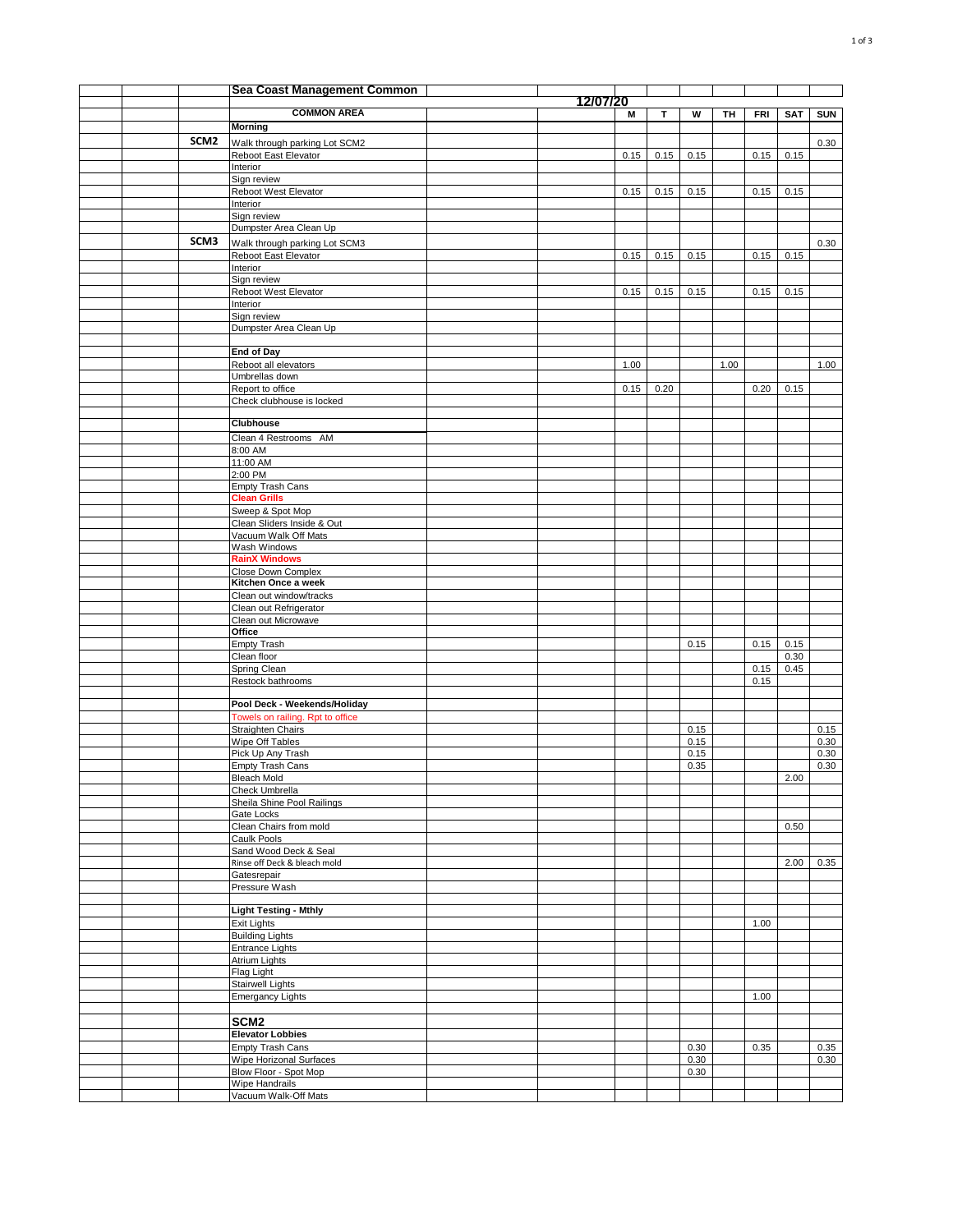|  | Sea Coast Management Common                                                    |          |      |              |      |              |      |      |            |
|--|--------------------------------------------------------------------------------|----------|------|--------------|------|--------------|------|------|------------|
|  | <b>COMMON AREA</b>                                                             | 12/07/20 | М    | T.           | W    | TH           | FRI  | SAT  | <b>SUN</b> |
|  | Clean Both sides of Door Glass                                                 |          |      |              | 0.30 |              |      |      |            |
|  | Clean windows In/Out                                                           |          |      |              | 0.30 |              |      |      |            |
|  | <b>Elevator &amp; Interiors</b>                                                |          |      |              |      |              |      |      |            |
|  | Wipe Down Interior Panels                                                      |          |      | 0.50         | 0.20 |              |      |      |            |
|  | Sheila Shine<br>Clean tracks hard wire brush                                   |          |      | 1.00<br>1.00 |      |              |      |      |            |
|  | Mop floor & corners                                                            |          |      |              |      |              |      |      |            |
|  | Full sanatize                                                                  |          |      | 1.00         |      | 1.00         | 1.00 |      |            |
|  | <b>Walkways &amp; Stairwell</b><br>Items in walkways? Picture report to office |          |      |              |      |              |      |      |            |
|  | Blow                                                                           |          |      |              |      |              |      |      |            |
|  | Spot Mop                                                                       |          |      |              |      |              |      |      | 1.00       |
|  | Pick up trash                                                                  |          |      |              |      |              | 0.35 |      |            |
|  | Wipe Handrails<br>Wash down                                                    |          |      |              |      |              |      |      |            |
|  | Pressure Wash                                                                  |          |      |              |      |              |      |      |            |
|  | <b>Laundry Rooms</b>                                                           |          |      |              |      |              |      |      |            |
|  | Sweep-Spot Mop                                                                 |          |      | 1.00         |      |              |      |      |            |
|  | <b>Empty Trash Cans</b>                                                        |          |      | 1.00         |      |              |      |      |            |
|  | Wipe Horizonal Surfaces<br><b>Parking lots</b>                                 |          |      | 1.00         |      |              |      |      |            |
|  | Garbage Pick up                                                                |          |      |              | 0.30 | 0.30         |      |      |            |
|  | Call Bulk?                                                                     |          |      |              |      |              |      |      |            |
|  | <b>Trash Chutes</b>                                                            |          |      |              | 0.30 |              |      |      |            |
|  | Recycle Area cleaned<br>Recycle Bins pressure washed                           |          |      |              |      |              |      |      |            |
|  | Numbers stenciled                                                              |          |      |              |      |              |      |      |            |
|  | Lines striped                                                                  |          |      |              |      |              |      |      |            |
|  | <b>Test Building Lights</b>                                                    |          |      |              |      |              |      |      |            |
|  | Tagging cars                                                                   |          |      |              |      |              |      |      |            |
|  | Towing<br>Pressure Wash Trash Receptacle                                       |          |      |              |      |              |      |      |            |
|  | Clean/Deodorize Trash Chute                                                    |          |      |              |      |              |      |      |            |
|  | NO BLOWING SAND IN DRAINS!                                                     |          |      |              |      |              |      |      |            |
|  |                                                                                |          |      |              |      |              |      |      |            |
|  | SCM <sub>3</sub>                                                               |          |      |              |      |              |      |      |            |
|  | <b>Elevator Lobbies</b><br>Empty Trash Cans                                    |          |      |              | 0.30 |              | 0.40 |      | 0.35       |
|  | Wipe Horizonal Surfaces                                                        |          |      |              | 0.30 |              |      |      | 0.30       |
|  | Blow Floor - Spot Mop                                                          |          |      |              |      | 1.00         | 1.00 |      |            |
|  | Wipe Handrails                                                                 |          |      |              |      |              |      |      |            |
|  | Vacuum Walk-Off Mats                                                           |          |      |              |      |              |      |      |            |
|  | Clean Both sides of Door Glass                                                 |          |      |              | 0.30 |              |      |      |            |
|  | Clean windows In/Out<br><b>Elevator &amp; Interiors</b>                        |          |      |              | 0.30 |              |      |      |            |
|  | Wipe Down Interior Panels                                                      |          |      | 0.50         | 0.20 |              |      |      |            |
|  | Sheila Shine                                                                   |          |      | 1.00         |      |              |      |      |            |
|  | Clean tracks hard wire brush                                                   |          |      | 1.00         |      |              |      |      |            |
|  | Mop floor & corners                                                            |          |      |              |      |              |      |      |            |
|  | Full sanatize                                                                  |          |      | 1.00         |      | 1.00         | 1.00 |      |            |
|  | <b>Walkways &amp; Stairwell</b>                                                |          |      |              |      |              |      |      |            |
|  | Items in walkways? Picture report to office                                    |          |      |              |      |              |      |      |            |
|  | Blow                                                                           |          |      |              |      |              |      |      |            |
|  | Spot Mop                                                                       |          |      |              |      |              | 1.00 |      | 1.00       |
|  | Pick up trash<br>Wipe Handrails                                                |          |      |              |      |              | 0.25 |      |            |
|  | Wash down                                                                      |          |      |              | 1.00 |              |      |      |            |
|  | Pressure Wash                                                                  |          |      |              |      |              |      |      |            |
|  | <b>Laundry Rooms</b>                                                           |          |      |              |      |              |      |      |            |
|  | Sweep-Spot Mop<br>Empty Trash Cans                                             |          |      | 1.00<br>1.00 |      | 0.30<br>0.30 |      |      |            |
|  | Wipe Horizonal Surfaces                                                        |          |      | 1.00         |      | 0.30         |      |      |            |
|  | <b>Parking lots</b>                                                            |          |      |              |      |              |      |      |            |
|  | Garbage Pick up                                                                |          |      |              | 0.30 | 0.30         |      |      |            |
|  | Call Bulk?                                                                     |          |      |              |      |              |      |      |            |
|  | <b>Trash Chutes</b><br>Recycle Area cleaned                                    |          |      |              |      |              |      |      |            |
|  | Recycle Bins pressure washed                                                   |          |      |              |      |              |      |      |            |
|  | Numbers stenciled                                                              |          |      |              |      |              |      |      |            |
|  | Lines striped                                                                  |          |      |              |      |              |      |      |            |
|  | <b>Test Building Lights</b>                                                    |          |      |              |      |              |      |      |            |
|  | Tagging cars<br>Towing                                                         |          |      |              |      |              |      |      |            |
|  | Pressure Wash Trash Receptacle                                                 |          |      |              |      |              |      |      |            |
|  | Clean/Deodorize Trash Chute                                                    |          |      |              |      |              |      |      |            |
|  | NO BLOWING SAND IN DRAINS!                                                     |          |      |              |      |              |      |      |            |
|  | <b>Breaks</b>                                                                  |          |      |              |      |              |      |      |            |
|  | Chris                                                                          |          | 0.30 | 0.30         | 0.30 | 0.30         | 0.30 | OFF  | Off        |
|  | Derick                                                                         |          | 0.30 | 0.30         | OFF  | <b>OFF</b>   | 0.30 | 0.30 | 0.30       |
|  |                                                                                |          |      |              |      |              |      |      |            |